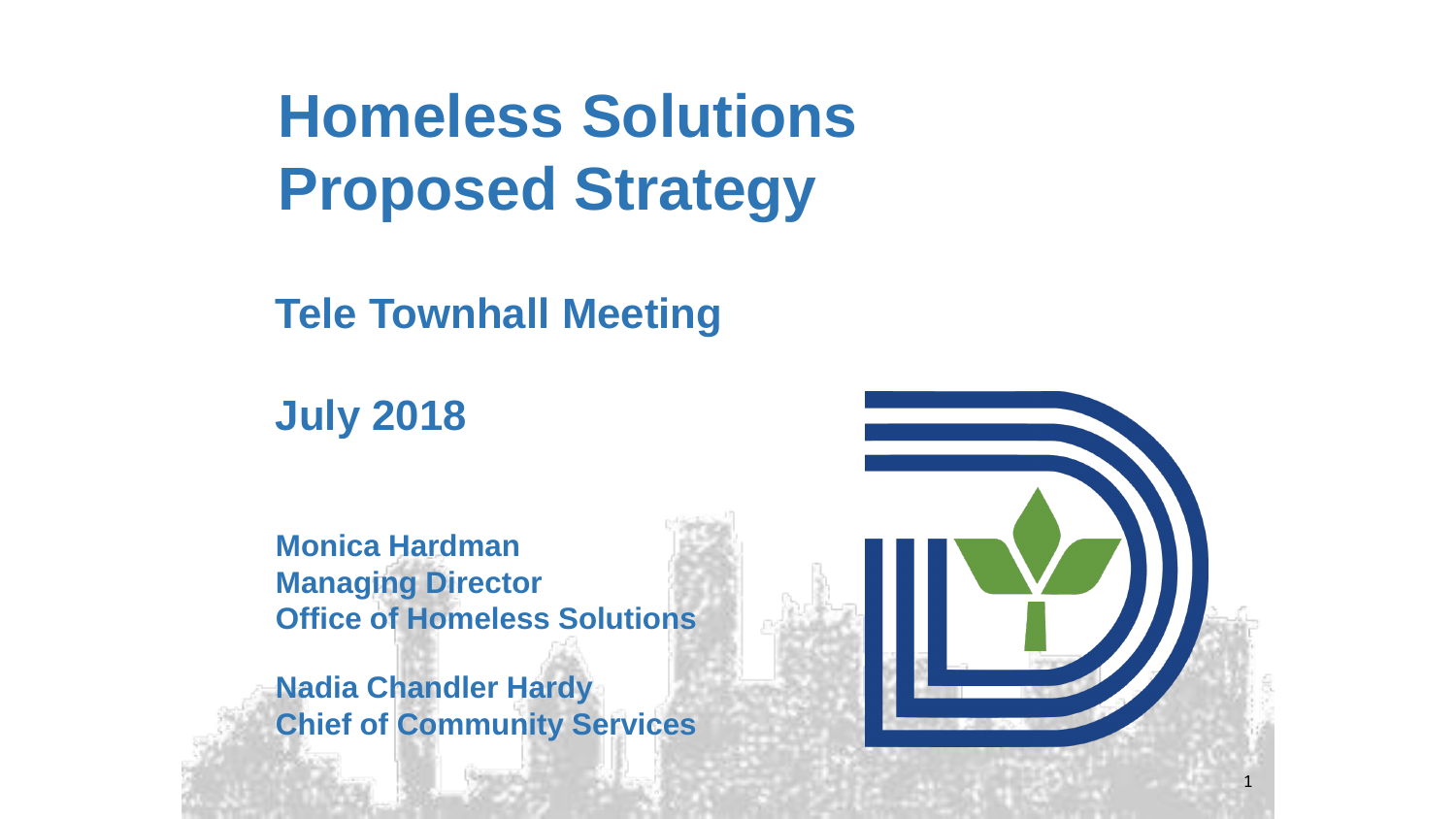

**Overall homelessness and unsheltered** homelessness has increased 9% and 23% respectively since 2017. The Office of **Homeless Solutions' proposed Homeless Solutions Strategy consists of four tracks** to address homelessness in Dallas.

#### **TRACK1**

#### **INCREASE SHELTER CAPACITY**

Expand capacity of existing providers through contracted pay-to-stay shelter beds.

### **TRACK 2**

#### **TEMPORARY HOMELESS CENTERS**

Provide shelter and support services for up to 90 days in the 4 quadrants of the city simultaneously.

#### **TRACK 4 NEW DEVELOPMENTS**

Funding for permanent supportive housing targeting chronic homeless; rapid rehousing addressing the elderly, disabled, families with children and young adults; Day Centers for seamless wrap-around services.

### **TRACK 3**

#### **MASTER LEASE/LANDLORD INCENTIVE**

Provide security deposits, rent, utilities, and incentives to tenants as well as incentives and risk mitigation services to participating landlords.

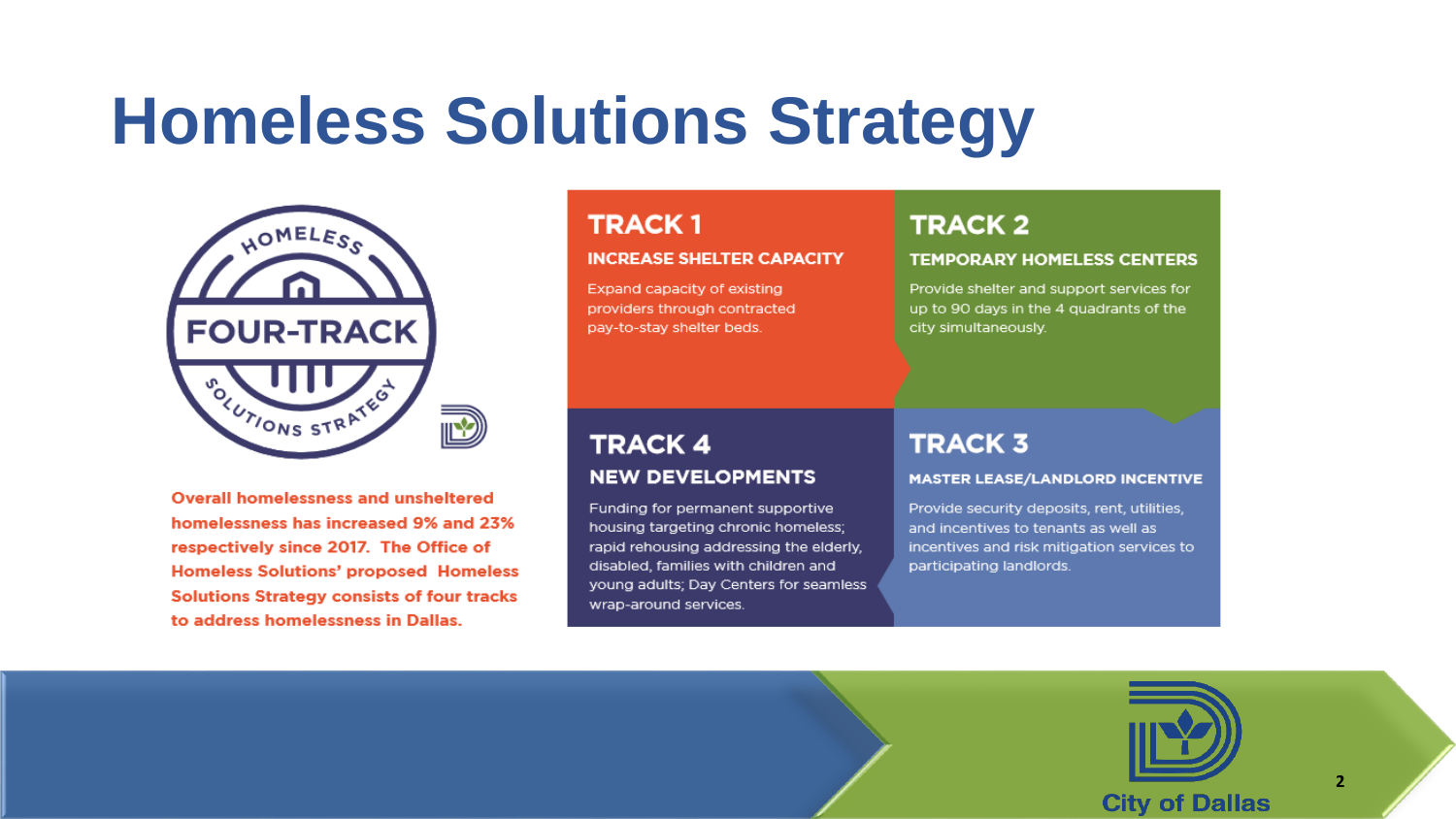### **TRACK1**

### **INCREASE SHELTER CAPACITY**

Expand capacity of existing providers through contracted pay-to-stay shelter beds.

- Provide access to an additional 150 shelter beds
- City to pay \$12 per night per bed
- Provide shelter beds for unsheltered homeless for up to 90 days
- Direct referrals from OHS staff
- Efforts to address shelter-resistant homeless population

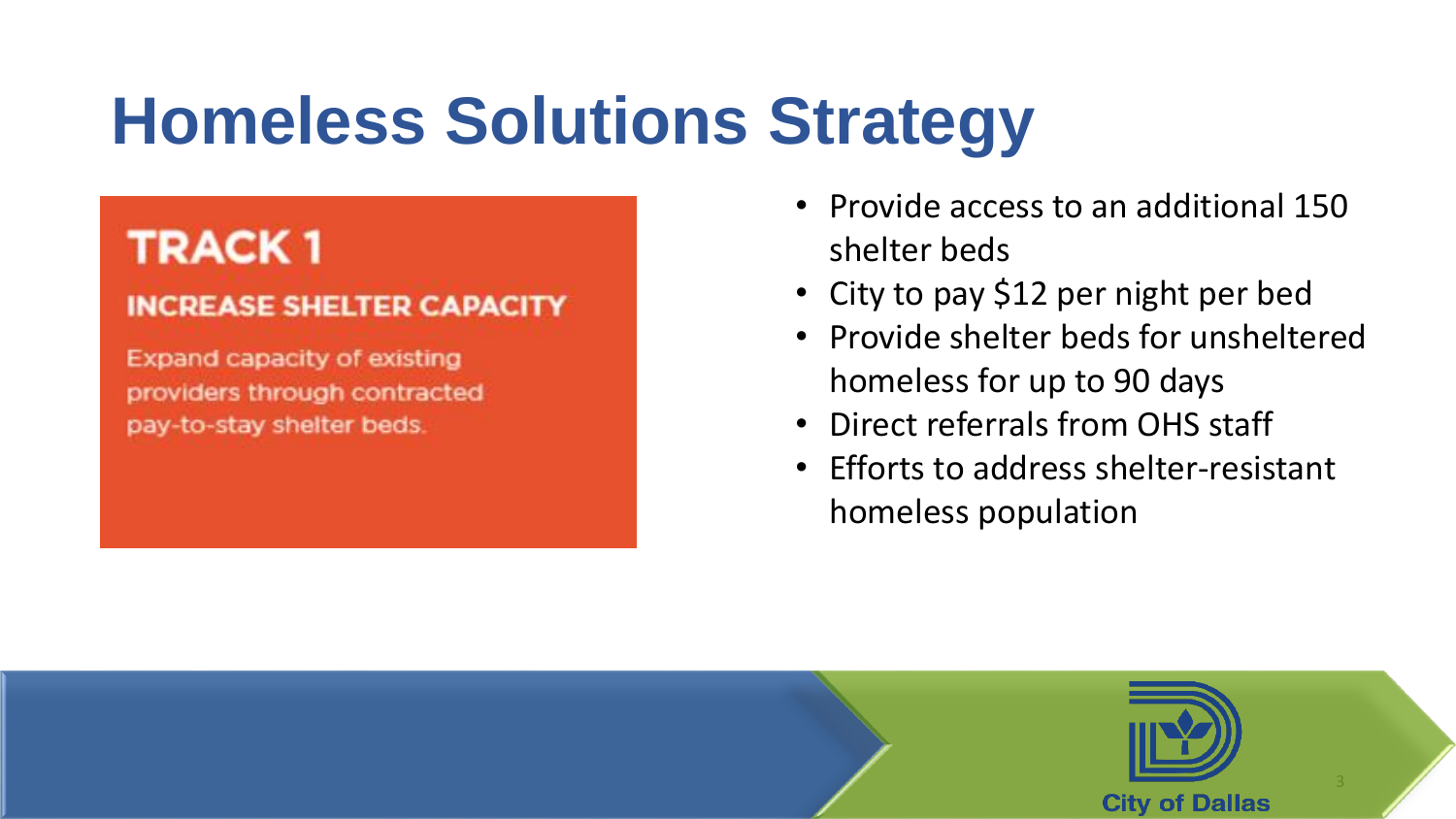### **TRACK 2**

### **TEMPORARY HOMELESS CENTERS**

Provide shelter and support services for up to 90 days in the 4 quadrants of the city simultaneously.

- Decentralize shelter beds and services
- Serve up to 800 unsheltered (up to 50 per site) over 12 months
- Focus on intense case management
- OHS staff to provide referrals
- Leverage private partnerships through RFCSP
- Public participation & outreach
- Good Neighbor Pledges

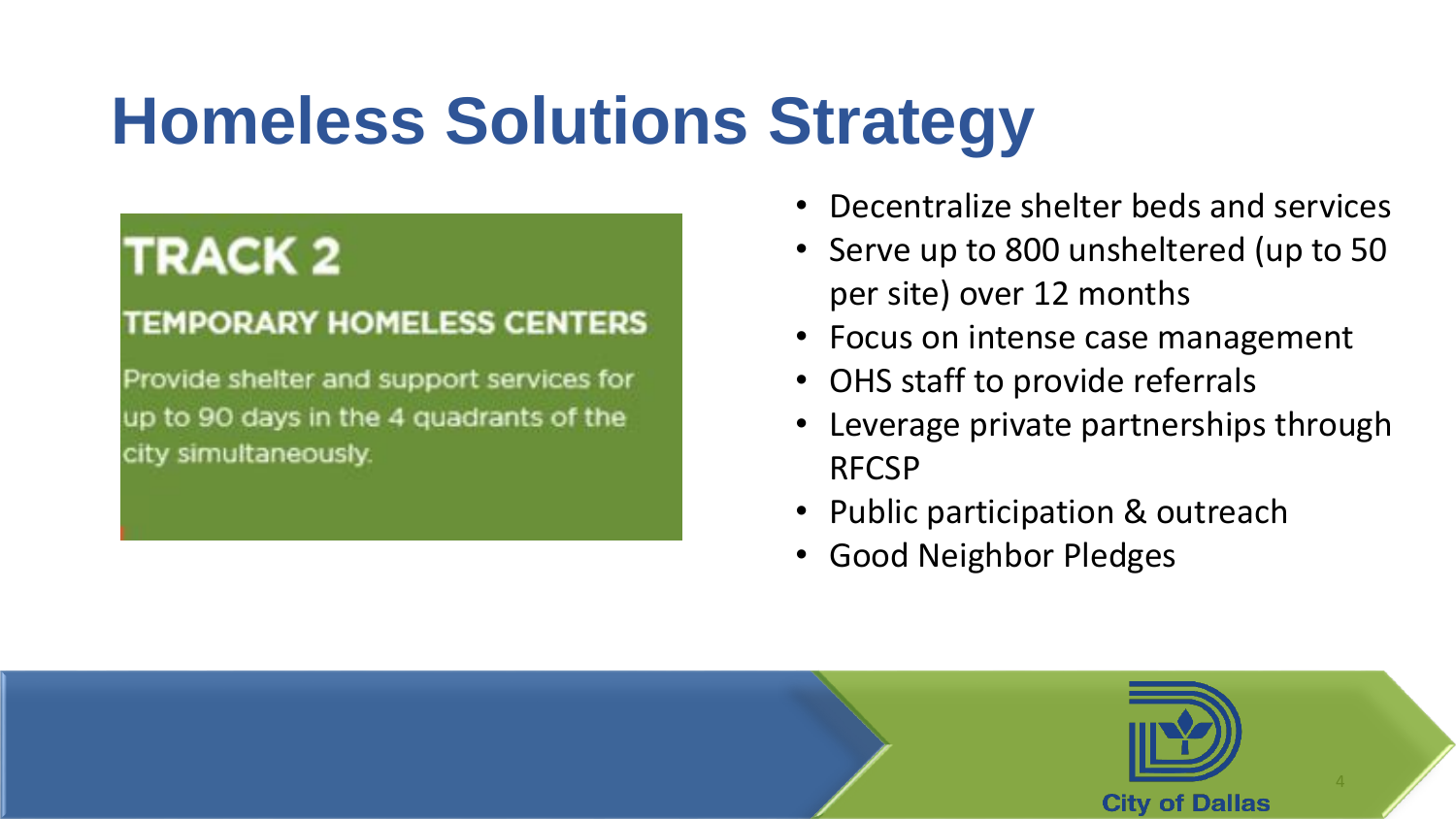### **TRACK 3**

#### **MASTER LEASE/LANDLORD INCENTIVE**

Provide security deposits, rent, utilities, and incentives to tenants as well as incentives and risk mitigation services to participating landlords.

- Reduce bottleneck and length of time for clients/families to be placed in housing
- Serve 100 clients/families over 12 month period
- Master lease program with housing providers
- Site selection criteria developed in partnership with Citizen Homelessness Commission

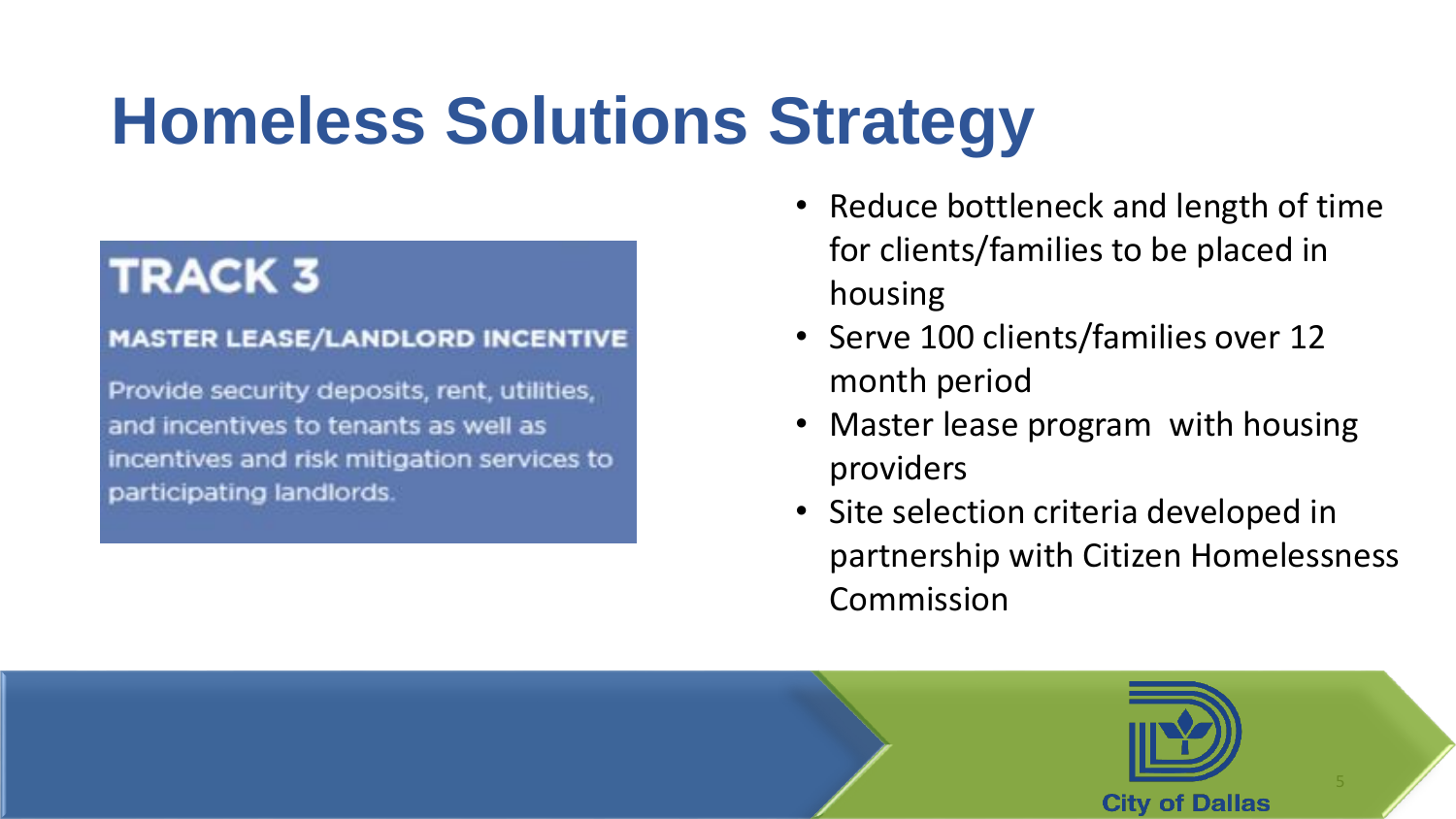### **TRACK 4 NEW DEVELOPMENTS**

Funding for permanent supportive housing targeting chronic homeless; rapid rehousing addressing the elderly, disabled, families with children and young adults; Day Centers for seamless wrap-around services.

- Implementation of \$20 million Bond Program approved by voters
- Creation of 1,000 housing units over next 3-5 years
- Creation of NOFA criteria in partnership with Citizen Homelessness Commission
- Work with the Dallas Area Partnership to Prevent and End Homelessness to create private investment strategies